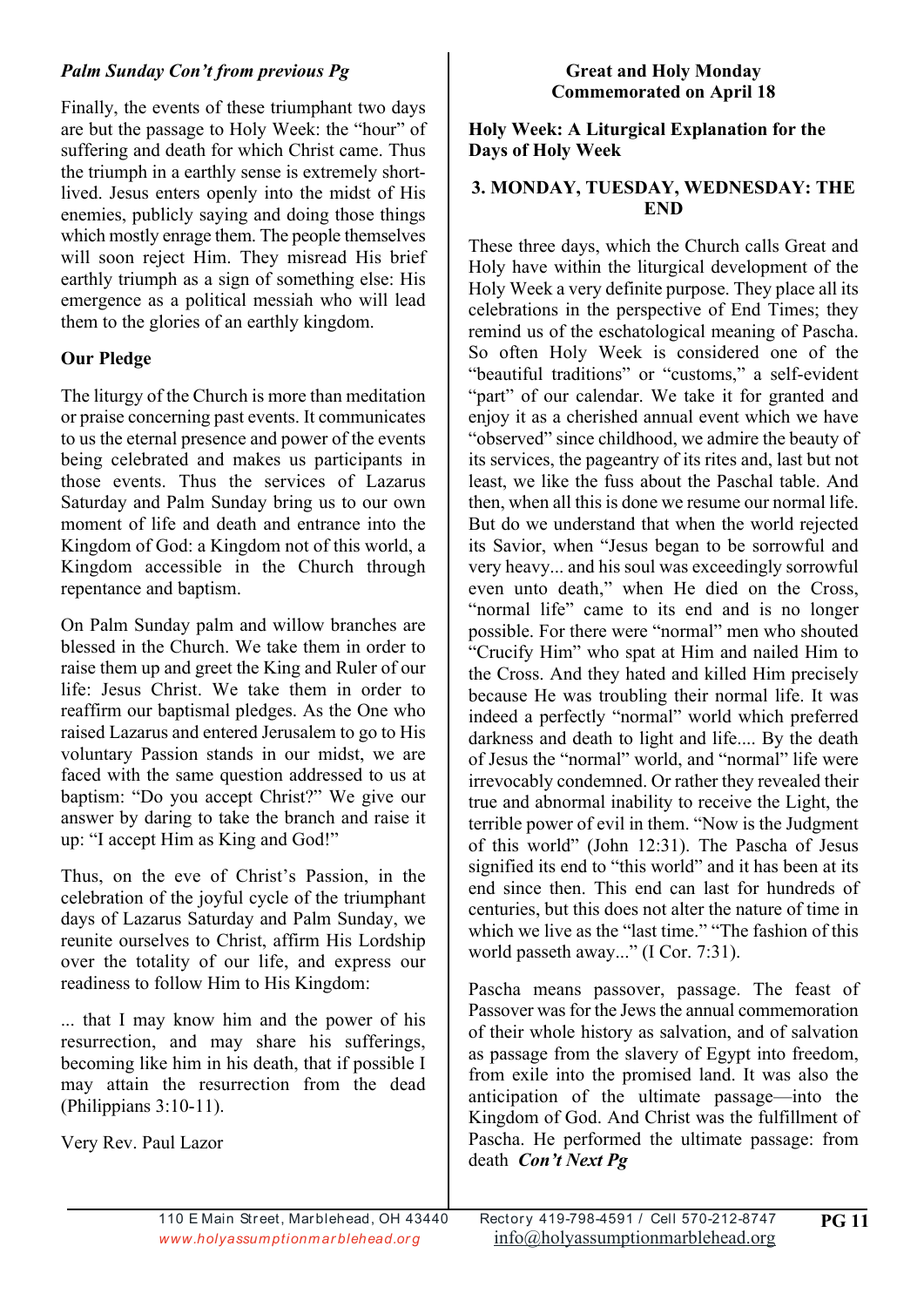## *Great & Holy Monday con't from previous Pg*

 into life, from this "old world" into the new world into the new time of the Kingdom. And he opened the possibility of this passage to us. Living in "this world" we can already be "not of this world," i.e. be free from slavery to death and sin, partakers of the "world to come." But for this we must also perform our own passage, we must condemn the old Adam in us, we must put on Christ in the baptismal death and have our true life hidden in God with Christ, in the "world to come...."

And thus Easter is not an annual commemoration, solemn and beautiful, of a past event. It is this Event itself shown, given to us, as always efficient, always revealing our world, our time, our life as being at their end, and announcing the Beginning of the new life.... And the function of the three first days of Holy Week is precisely to challenge us with this ultimate meaning of Pascha and to prepare us to the understanding and acceptance of it.

1. This eschatological (which means ultimate, decisive, final) challenge is revealed, first, in the common troparion of these days:

## Troparion—Tone 8

Behold the Bridegroom comes at midnight, And blessed is the servant whom He shall find watching, And again unworthy is the servant whom He shall find heedless. Beware, therefore, O my soul, do not be weighed down with sleep, Lest you be given up to death and lest you be shut out of the Kingdom. But rouse yourself crying: Holy, Holy, Holy, are You, O our God! Through the Theotokos have mercy on us!

Midnight is the moment when the old day comes to its end and a new day begins. It is thus the symbol of the time in which we live as Christians. For, on the one hand, the Church is still in this world, sharing in its weaknesses and tragedies. Yet, on the other hand, her true being is not of this world, for she is the Bride of Christ and her mission is to announce and to reveal the coming of the Kingdom and of the new day. Her life is a perpetual watching and expectation, a vigil pointed at the dawn of this new day. But we know how strong is still our attachment to the "old day," to the world with its passions and sins. We know how deeply we still belong to "this world." We have seen the light, we know Christ, we have heard

peace and joy of the new life in Him, and yet the world holds us in its slavery. This weakness, this constant betrayal of Christ, this incapacity to give the totality of our love to the only true object of love are wonderfully expressed in the exapostilarion of these three days:

"Thy Bridal Chamber I see adorned, O my Savior And I have no wedding garment that I may enter, O Giver of life, enlighten the vesture of my soul And save me."

2. The same theme develops further in the Gospel readings of these days. First of all, the entire text of the four Gospels (up to John 13: 31) is read at the Hours (1, 3, 6 and 9). This recapitulation shows that the Cross is the climax of the whole life and ministry of Jesus, the Key to their proper understanding. Everything in the Gospel leads to this ultimate hour of Jesus and everything is to be understood in its light. Then, each service has its special Gospel lesson :

## **On Monday:**

At Matins: Matthew 21: 18-43—the story of the fig tree, the symbol of the world created to bear spiritual fruits and failing in its response to God.

At the Liturgy of the Presanctified Gifts: Matthew 24: 3-35: the great eschatological discourse of Jesus. The signs and announcement of the End. "Heaven and earth shall pass away, but my words shall not pass away...."

"When the Lord was going to His voluntary Passion, He said to His Apostles on the way: Behold, we go up to Jerusalem, And the Son of Man shall be delivered up As it is written of Him. Come, therefore, and let us accompany Him, With minds purified from the pleasures of this life, And let us be crucified and die with Him, That we may live with Him, And that we may hear Him say to us: I go now, not to the earthly Jerusalem to suffer, But unto My Father and your Father And My God and your God, And I will gather you up into the heavenly Jerusalem, Into the Kingdom of Heaven...."

## (Monday Matins)

by: The Very Reverend Alexander Schmemann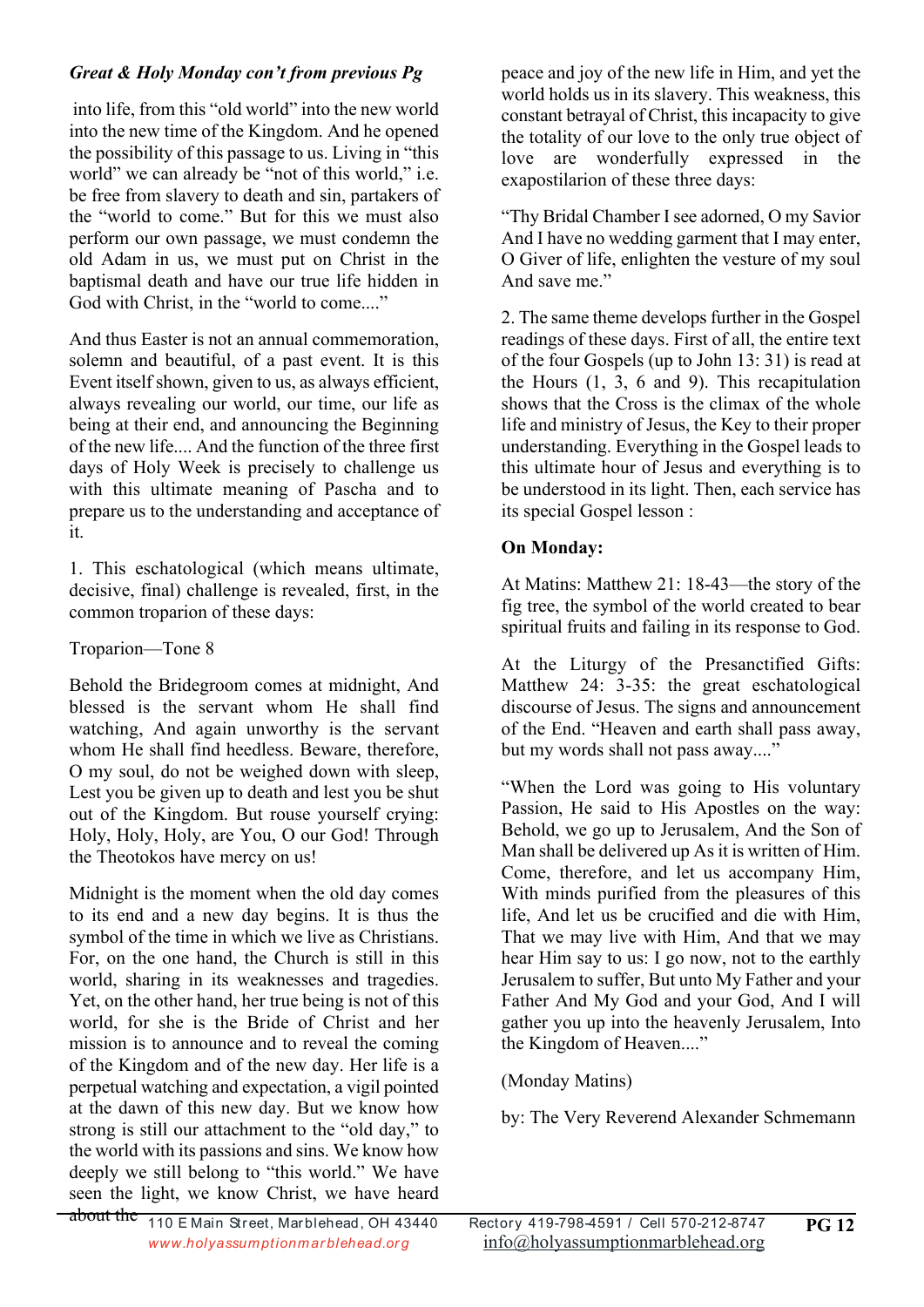#### **Great and Holy Tuesday Commemorated on April 19**

### **On Tuesday:**

At Matins: Matthew 22: 15-23, 39. Condemnation of Pharisees, i.e. of the blind and hypocritical religion, of those who think they are the leaders of man and the light of the world, but who in fact "shut up the Kingdom of heaven to men."

At the Presanctified Liturgy: Matthew 24: 36-26, 2. The End again and the parables of the End: the ten wise virgins who had enough oil in their lamps and the ten foolish ones who were not admitted to the bridal banquet; the parable of ten talents ". . . Therefore be ye also ready, for in such an hour as ye think not the Son of Man cometh." And, finally the Last Judgment.

3. These Gospel lessons are explained and elaborated in the hymnology of these days: the stichiras and the triodia (short canons of three odes each sung at Matins). One warning, one exhortation runs through all of them: the end and the judgment are approaching, let us prepare for them:

"Behold, O my soul, the Master has conferred on thee a talent Receive the gift with fear; Lend to him who gave; distribute to the poor And acquire for thyself thy Lord as thy Friend; That when He shall come in glory, Thou mayest stand on His right hand And hear His blessed voice: Enter, my servant, into the joy of thy Lord." (Tuesday Matins)

4. Throughout the whole Lent the two books of the Old Testament read at Vespers were Genesis and Proverbs. With the beginning of Holy Week they are replaced by Exodus and Job. Exodus is the story of Israel's liberation from Egyptian slavery, of their Passover. It prepares us for the understanding of Christ's exodus to His Father, of His fulfillment of the whole history of salvation. Job, the Sufferer, is the Old Testament icon of Christ. This reading announces the great mystery of Christ's sufferings, obedience and sacrifice.

5. The liturgical structure of these three days is still of the Lenten type. It includes, therefore, the prayer of Saint Ephrem the Syrian with prostrations, the augmented reading of the

Psalter, the Liturgy of the Presanctified Gifts and the Lenten liturgical chant. We are still in the time of repentance, for repentance alone makes us partakers of the Pascha of Our Lord, opens to us the doors of the Paschal banquet. And then, on Great and Holy Wednesday, as the last Liturgy of the Presanctified Gifts is about to be completed, after the Holy Gifts have been removed from the altar, the priest reads for the last time the Prayer of Saint Ephrem. At this moment, the preparation comes to an end. The Lord summons us now to His Last Supper.

### by THE VERY REV. ALEXANDER **SCHMEMANN**



# **Great and Holy Wednesday Commemorated on April 20**

On Great and Holy Wednesday, the hymns of the Bridegroom Service remind us of the sinful woman who poured precious ointment on Christ's head at Simon the leper's house (Mt. 26:7).

The disciples complained about the wasteful extravagance, for the myrrh could have been sold and the money given to the poor. On this same day Judas agreed to betray the Lord for thirty pieces of silver. Because the betrayal took place on Wednesday, Orthodox Christians fast on most Wednesdays during the year.

On the other hand, the Savior declared that the woman's actions would be remembered wherever the Gospel is preached (Mt. 26:13), for she had anointed Him in preparation for His burial (Mt. 26:12).

**PG 13**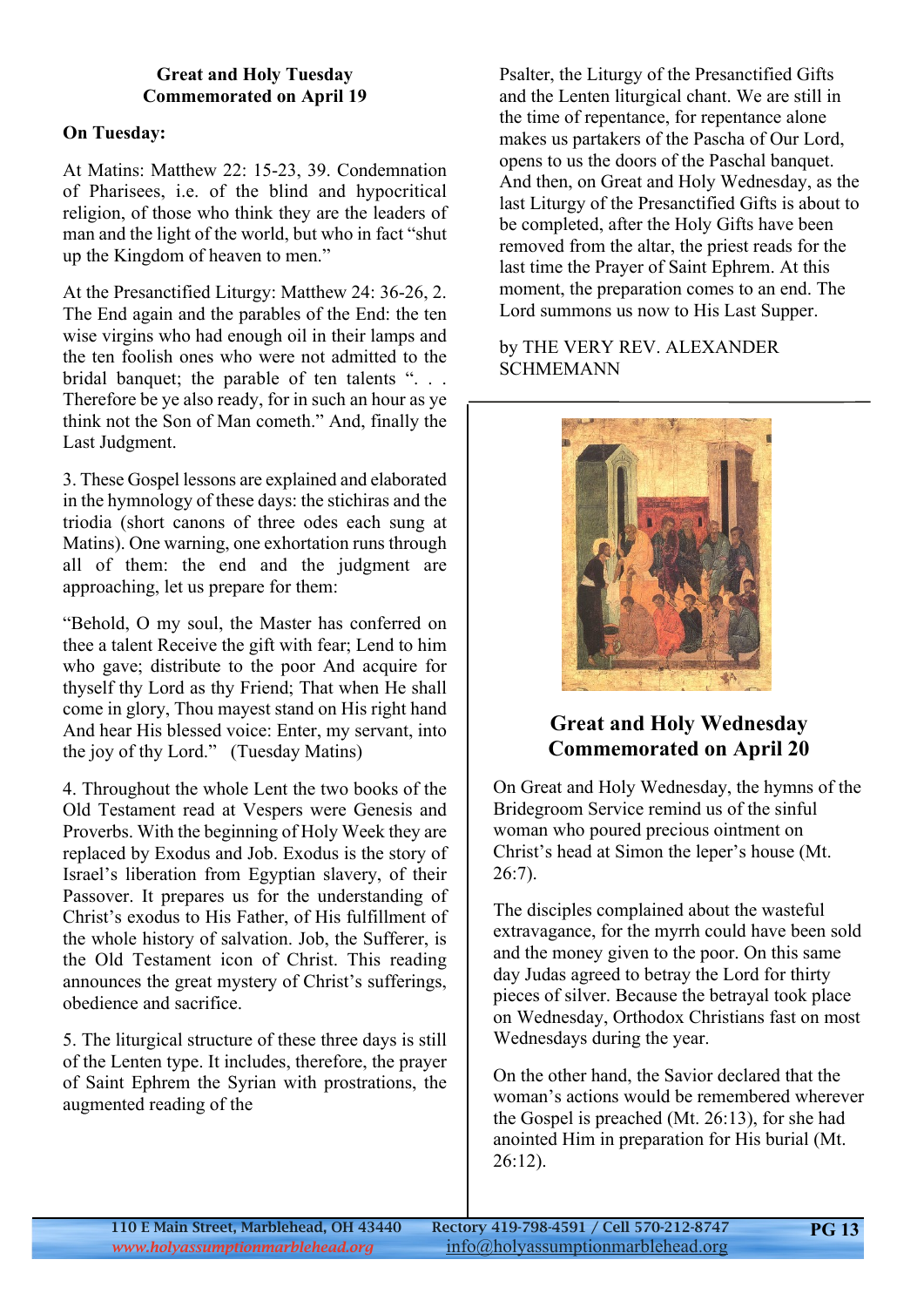#### **Great and Holy Thursday Commemorated on April 21**

#### **THURSDAY: The Last Supper**

Two events shape the liturgy of Great and Holy Thursday: the Last Supper of Christ with His disciples, and the betrayal of Judas. The meaning of both is in love. The Last Supper is the ultimate revelation of God's redeeming love for man, of love as the very essence of salvation. And the betrayal of Judas reveals that sin, death and self-destruction are also due to love, but to deviated and distorted love, love directed at that which does not deserve love. Here is the mystery of this unique day, and its liturgy, where light and darkness, joy and sorrow are so strangely mixed, challenges us with the choice on which depends the eternal destiny of each one of us. "Now before the feast of the Passover, when Jesus knew that His hour was come... having loved His own which were in the world, He loved them unto the end..." (John 13:1). To understand the meaning of the Last Supper we must see it as the very end of the great movement of Divine Love which began with the creation of the world and is now to be consummated in the death and resurrection of Christ.

God is Love (1 John 4:8). And the first gift of Love was life. The meaning, the content of life was communion. To be alive man was to eat and to drink, to partake of the world. The world was thus Divine love made food, made Body of man. And being alive, i.e. partaking of the world, man was to be in communion with God, to have God as the meaning, the content and the end of his life. Communion with the God-given world was indeed communion with God. Man received his food from God and making it his body and his life, he offered the whole world to God, transformed it into life in God and with God. The love of God gave life to man, the love of man for God transformed this life into communion with God. This was paradise. Life in it was, indeed, eucharistic. Through man and his love for God the whole creation was to be sanctified and transformed into one allembracing sacrament of Divine Presence and man was the priest of this sacrament.

But in sin man lost this eucharistic life. He lost it because he ceased to see the world as a means of Communion with God and his life as eucharist, as adoration and thanksgiving. . . He loves himself and the world for their own sake; he made himself the content and the end of his life. He thought that his hunger and thirst, i.e. his dependence of his life on the world—can be satisfied by the world as such, by food as such. But world and food, once they are deprived of their initial sacramental meaning—as means of communion with God, once they are not received for God's sake and filled with hunger and thirst for God, once, in other words, God is no longer their real "content," can give no life, satisfy no hunger, for they have no life in themselves... And thus by putting his love in them, man deviated his love from the only object of all love, of all hunger, of all desires. And he died. For death is the inescapable "decomposition" of life cut from its only source and content. Man thought to find life in the world and in food, but he found death. His life became communion with death, for instead of transforming the world by faith, love, and adoration into communion with God, he submitted himself entirely to the world, he ceased to be its priest and became its slave. And by his sin the whole world was made a cemetery, where people condemned to death partook of death and "sat in the region and shadow of death" (Matt. 4:16).

But if man betrayed, God remained faithful to man. He did not "turn Himself away forever from His creature whom He had made, neither did He forget the works of His hands, but He visited him in diverse manners, through the tender compassion of His mercy" (Liturgy of Saint Basil). A new Divine work began, that of redemption and salvation. And it was fulfilled in Christ, the Son of God Who in order to restore man to his pristine beauty and to restore life as communion with God, became Man, took upon Himself our nature, with its thirst and hunger, with its desire for and love of, life. And in Him life was revealed, given, accepted and fulfilled as total and perfect Eucharist, as total and perfect communion with God. He rejected the basic human temptation: to live "by bread alone"; He revealed that God and His kingdom are the real food, the real life of man. And this perfect eucharistic Life, filled with God, and, therefore Divine and immortal, He gave to all those who would believe in Him, i,e. find in Him the meaning and the content of their lives. Such is the wonderful meaning of the Last Supper. He offered Himself as the true food of man, because the Life revealed in Him is the true Life. And thus the movement of Divine Love which began in paradise with a Divine "take, eat. .." (for eating is life for man) comes now "unto the end" *Con't Next Pg*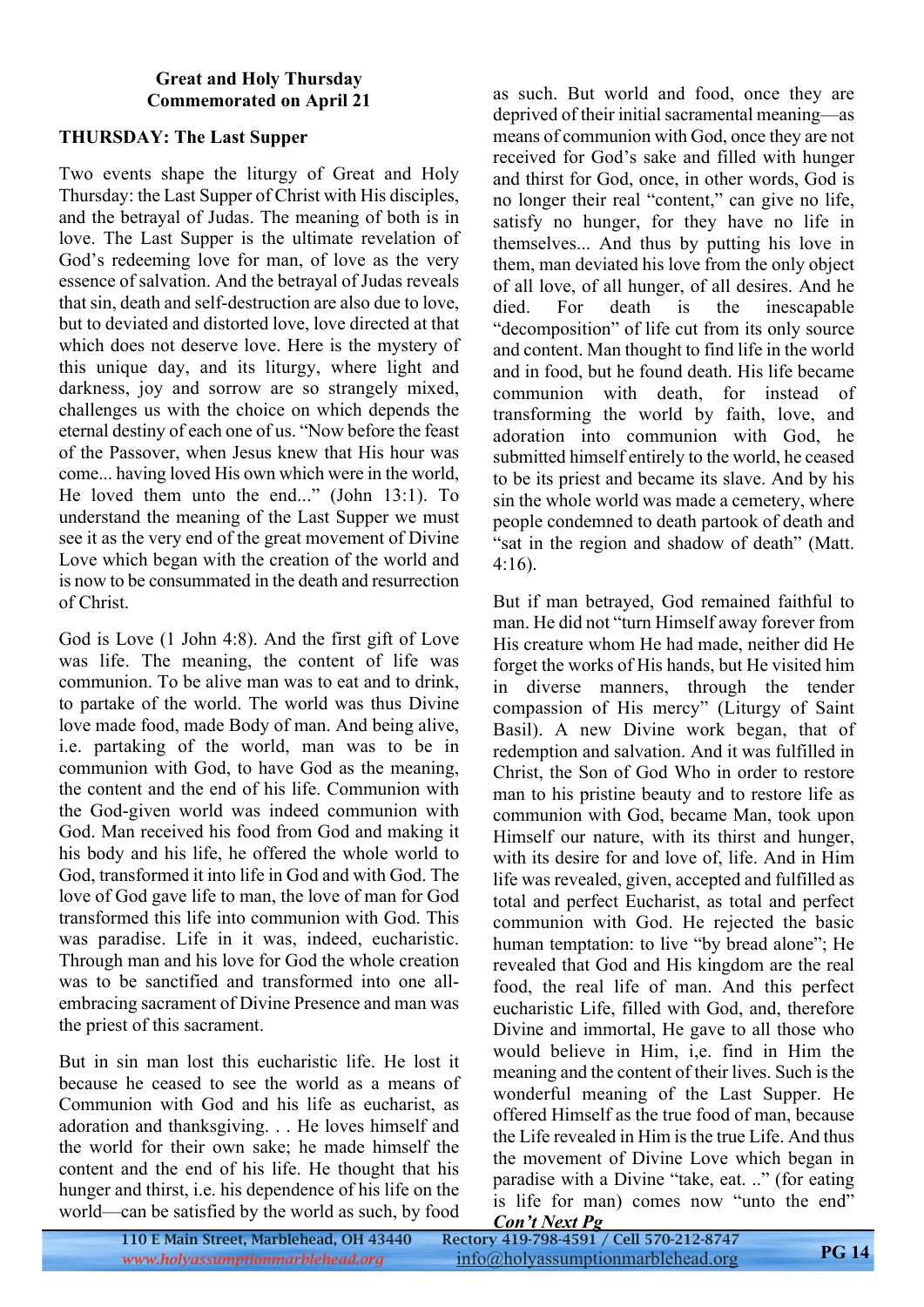#### *Great & Holy Thursday con't from previous PG*

with the Divine "take, eat, this is My Body..." (for God is life of man). The Last Supper is the restoration of the paradise of bliss, of life as Eucharist and Communion.

But this hour of ultimate love is also that of the ultimate betrayal. Judas leaves the light of the Upper Room and goes into darkness. "And it was night" (John 13:30). Why does he leave? Because he loves, answers the Gospel, and his fateful love is stressed again and again in the hymns of Holy Thursday. It does not matter indeed, that he loves the "silver." Money stands here for all the deviated and distorted love which leads man into betraying God. It is, indeed, love stolen from God and Judas, therefore, is the Thief. When he does not love God and in God, man still loves and desires, for he was created to love and love is his nature, but it is then a dark and self-destroying passion and death is at its end. And each year, as we immerse ourselves into the unfathomable light and depth of Holy Thursday, the same decisive question is addressed to each one of us: do I respond to Christ's love and accept it as my life, do I follow Judas into the darkness of his night?

The liturgy of Holy Thursday includes: a) Matins, b) Vespers and, following Vespers, the Liturgy of Saint Basil the Great. In the Cathedral Churches the special service of the Washing of Feet takes place after the Liturgy; while the deacon reads the Gospel, the Bishop washes the feet of twelve priests, reminding us that Christ's love is the foundation of life in the Church and shapes all relations within it. It is also on Holy Thursday that Holy Chrism is consecrated by the primates of autocephalous Churches, and this also means that the new love of Christ is the gift we receive from the Holy Spirit on the day of our entrance into the Church.

At Matins the Troparion sets the theme of the day: the opposition between the love of Christ and the "insatiable desire" of Judas.

"When the glorious disciples were illumined by washing at the Supper, Then was the impious Judas darkened with the love of silver And to the unjust judges does he betray Thee, the just Judge. Consider, 0 Lover of money, him who hanged himself because of it. Do not follow the insatiable desire which dared this against the Master, 0 Lord, good to all, glory to Thee."

After the Gospel reading (Luke 12:1-40) we are given the contemplation, the mystical and eternal meaning of the Last Supper in the beautiful canon of Saint Cosmas. Its last "irmos," (Ninth Ode) invites us to share in the hospitality of the Lord's banquet:

"Come, 0 ye faithful Let us enjoy the hospitality of the Lord and the banquet of immortality In the upper chamber with minds uplifted...."

At Vespers, the stichira on "Lord, I have cried" stress the spiritual anticlimax of Holy Thursday, the betrayal of Judas:

"Judas the slave and Knave, The disciple and traitor, The friend and fiend, Was proved by his deeds, For, as he followed the Master, Within himself he contemplated His betrayal...."

After the Entrance, three lessons from the Old Testament:

1) Exodus 19: 10-19. God's descent from Mount Sinai to His people as the image of God's coming in the Eucharist.

2) Job 38:1-23, 42:1-5, God's conversation with Job and Job's answer: "who will utter to me what I understand not? Things too great and wonderful for me, which I knew not..."—and these "great and wonderful things" are fulfilled in the gift of Christ's Body and Blood.

3) Isaiah 50:4-11. The beginning of the prophecies on the suffering servant of God,

The Epistle reading is from I Corinthians 11:23- 32: Saint Paul's account of the Last Supper and the meaning of communion.

The Gospel reading (the longest of the year is taken from all four Gospels and is the full story of the Last Supper, the betrayal of Judas and Christ's arrest in the garden.

The Cherubic hymn and the hymn of Communion are replaced by the words of the prayer before Communion:

"Of Thy Mystical Supper, O Son of God, accept me today as a communicant, For I will not speak of Thy Mystery to Thine enemies, Neither like Judas will I give Thee a kiss; But like the thief will I confess Thee: Remember me, O Lord, in Thy Kingdom."

by The Very Rev. Alexander Schmemann, S.T.D.

Professor of Liturgical Theology, Saint Vladimir's Seminary